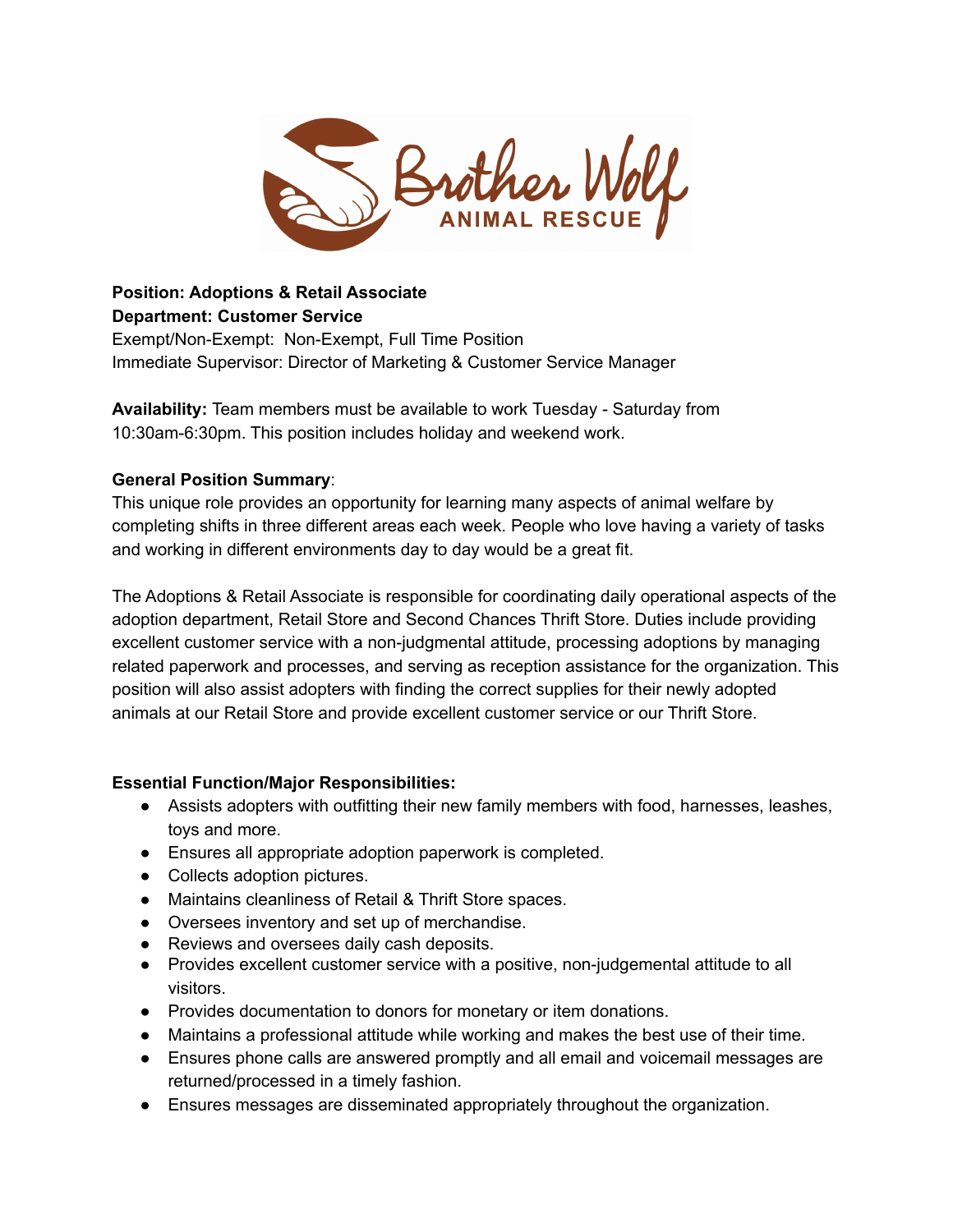- Ensures files are appropriately maintained and organized. Conducts audits as necessary.
- Treats all animals humanely, properly, and with compassion at all times, regardless of the situation or circumstance.
- Fills in for other areas and performs other tasks/functions as needed, including helping other departments such as foster, volunteer, mobile clinic and events.
- Performs an inventory count quarterly.
- Opportunities to learn adoption matching for felines.
- Miscellaneous duties as assigned.

# **Qualifications:**

- Must be at least 18 years of age
- Excellent interpersonal, communication, customer service, and time management skills.
- Genuine affection for animals, concern for their welfare, and a willingness to accommodate animals in the workplace.
- Ability to remain calm and de-escalate difficult situations as necessary.
- Ability to multitask.
- Initiative, working with minimal supervision and direction.
- Maturity, excellent judgment, and a professional attitude.
- Ability to read, write, and understand English is required.
- Ability to foster and nurture relationships and public relations beneficial to the organization and our programs.
- Ability to work in stressful and emotional situations and handle them professionally and compassionately.
- Familiarity with companion animals, knowledge of their behavior or experience working with or volunteering with a rescue group, humane society, foster care involvement, or other animal welfare agency is a plus.

# **Physical Requirements:**

- Physical ability to walk and or stand on your feet throughout a normal workday required. Ability to bend and squat.
- Physical ability to engage in repetitive motions of legs, arms, and hands and to hear and see clearly.
- Physical ability to push up to 150lbs and to carry up to 50lbs regularly and independently throughout a regular workday required.
- Allergic conditions, which may be aggravated when handling or working with animals, may be a disqualification.

# **Working conditions**:

Conditions may include working alone, working inside or outside during varying weather conditions, frequent interruptions, and some evenings/weekends meetings and classes.

# **Educational Requirements:**